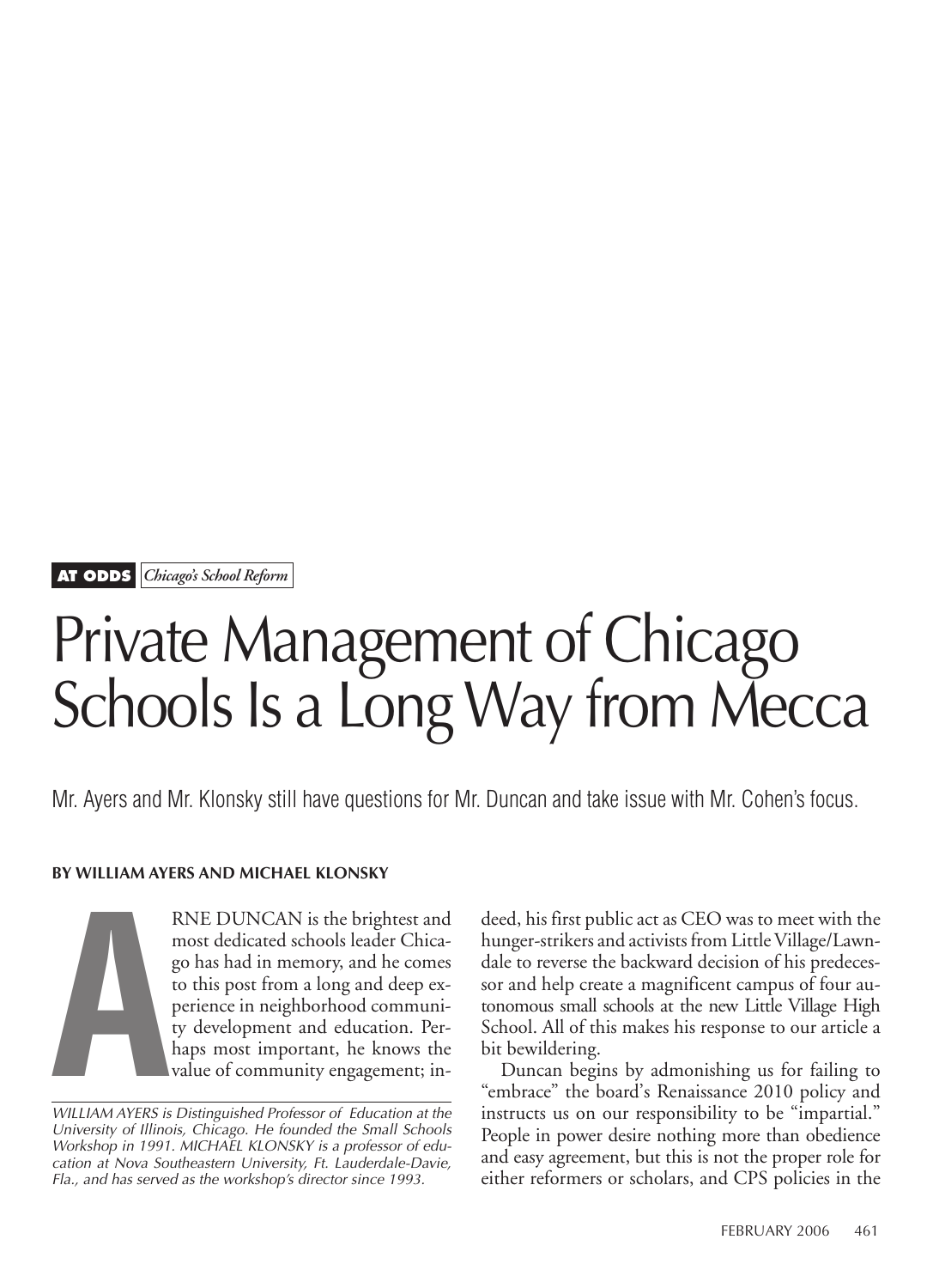past have not warranted even a tepid hug. The small schools movement in Chicago has worked through four different administrations to support teachers and make schools smaller and better. We have never been *embracers*, even though each regime has urged us in exactly that direction. Nor have we ever been impartial. Our role is to be skeptics, critics, and agnostics,

## **There is no evidence or educational research whatsoever to show that privately run charters can produce better results.**

people who can take a stand and still work with educators to transform failing schools into vital communities of learning. We've done our best to dodge the orthodoxy, dogma, and new fads that cling to school reform like barnacles, sharp and ugly, to a ship; we support innovation, initiative, and improvement.

One of our important current projects is to support the creation of a new high school on the west side of Chicago. To say that Klonsky is "bidding to open a new school under Renaissance 2010," as Duncan does, shows that he misunderstands our role and our efforts. But the language of "bidding" is revealing and pretty much confirms our main point regarding the selling off of public space. The forces driving Ren 10, including privatizers and business-oriented foundations, create a market metaphor for school change and insert a half-language of business into the conversation: economies of scale, standardization, stakeholders, best practices, inputs and outputs, skill sets.

And bids. It's true — Ren 10 will have "bidders," mostly private educational management companies (EMOs), that will tender offers to run the overwhelming majority (despite Duncan's denials) of the district's 100 new schools. Two-thirds of the new schools will be non-union, and most will have no elected Local School Councils. When Duncan claimed that 14 of the first 22 new schools used union teachers, he was telling only a part of the story. In the next wave of selections from new school "bidders," 16 out of 16 bids went to non-union EMOs, including one to discredited former Secretary of Education Bill Bennett's K12 Inc.

The assumption driving Ren 10 in this direction is that the main obstacles to school improvement are poor teachers, their union, and the community. As Eden

Martin, head of the powerful business lobby, the Civic Committee, wrote to Arne Duncan a year ago: "The school unions will not like creation of a significant number of new schools that operate outside the union agreement, but operating outside the agreement is a key element of this strategy." CEO Duncan responded that he's not an ideological person, but that "I like the competition and choice this will provide. I want Chicago to be a Mecca where entrepreneurship can flourish."1

The EMOs use the language of *autonomy* to evade community engagement and collective bargaining with teachers. That's why we also take some issue with Lewis Cohen's one-sided emphasis on autonomous schools. While we support the main thrust of Cohen's position and appreciate the need for new small schools to have as much local control as possible over their own budgets, teacher hiring, and other administrative matters, we don't regard autonomy as the be-all and end-all in "what it's all about." For us, it's more about the visibility of kids, trust, equity, and the professional community of teachers. We worry that "autonomy" can become another business code word signaling management's freedom to do whatever it chooses at the expense of teachers and communities.

Schools cannot just be enterprises that come into a neighborhood and hang out a shingle, where education consumers can buy or not buy. Schools are part of the fabric of community life, and community members need to have real choice about their schools not just consumer choice — chunky versus smooth — but *real* choices about their children's futures. We know that Cohen agrees, and the long history of practice of the Coalition of Essential Schools, of which we are a part, affirms its commitment to the primacy of public space and teacher empowerment.

The small schools movement, which has created a host of high-caliber, successful Chicago Public Schools, has been powered from the start by a vision of democratic education. Neither an administrative convenience nor a management scheme, the small schools approach coheres around the school and the classroom: How can every student become known well by a caring and thoughtful teacher? How can parents become invested in and integral to their children's learning? How can every teacher be encouraged to become an engaged professional?

These are neither idle nor random questions. Chicago has a sky-high dropout rate, and youngsters leaving school often say that a major factor in their decision is that "no adult cared if I stayed." Teachers, who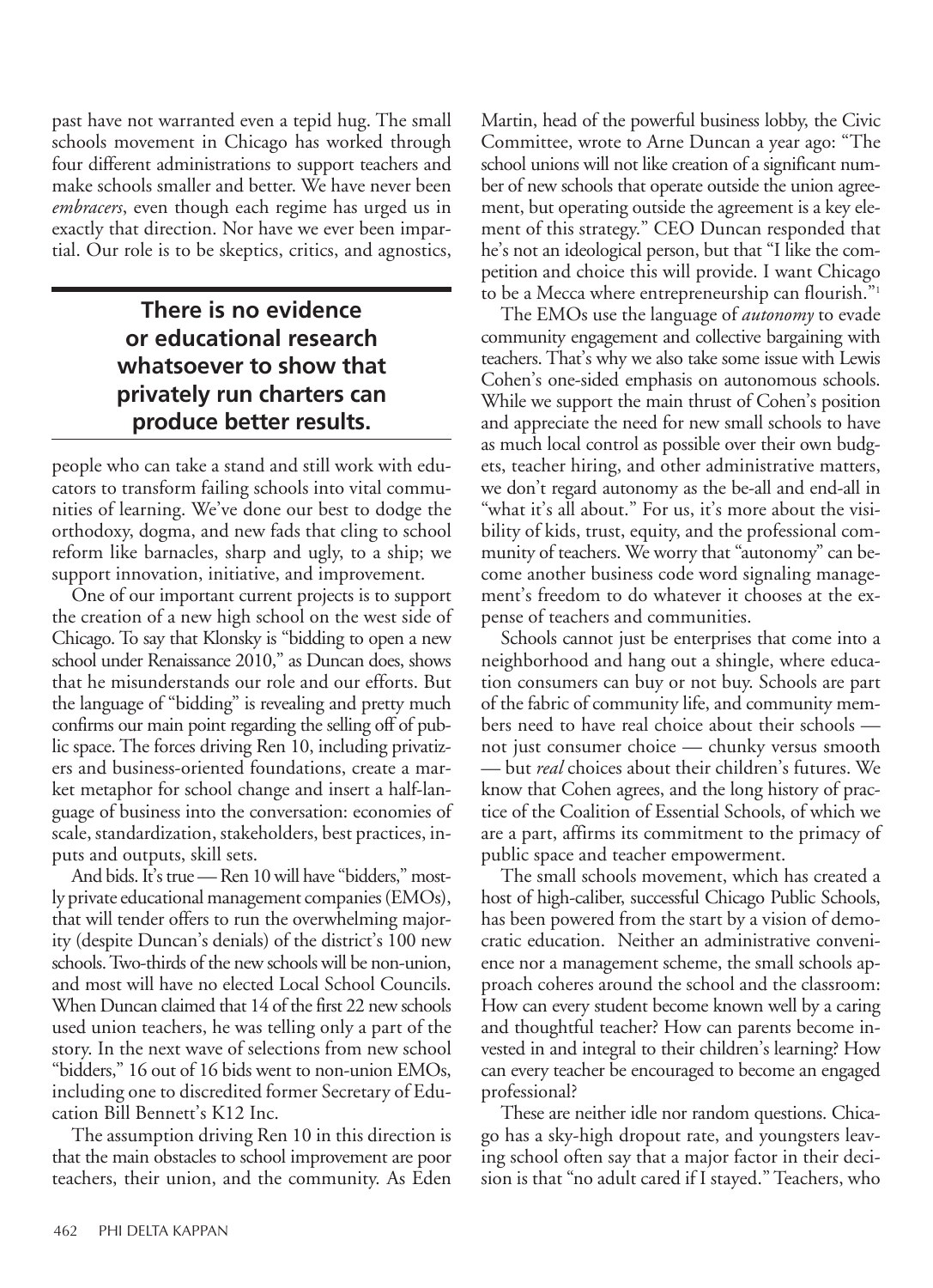come to teaching with an aspiration to use their hearts and their minds in the service of student learning, feel trapped in a system heavy on mindless regulation and layers of heartless bureaucratic supervision, but light on real support. It is in response to this contradiction that Lewis Cohen places so much weight on school autonomy.

There is no evidence or educational research whatsoever to show that privately run charters can produce better results, but, never mind, the bandwagon is rolling, and the district — with its \$4.6-billion budget is climbing aboard.

This is fact-free, faith-based reform at its worst.

In this way, Ren 10 represents a Wal-Mart strategy for school change, where stores are easily replicable,

## **We are urging a renaissance in schools based on expanding and not selling off the public space. This involves mobilizing communities and engaging and unleashing the talent and wisdom of teachers.**

employees interchangeable, and the work force turns over rapidly and continually. Nearly all of the new Renaissance 2010 schools are being run by first-year principals with staffs of new teachers. This is one of the business economies pushed by the EMOs.

Chris Whittle, former publisher of *Esquire* and founder of the Edison Schools — one of the companies brought in to manage CPS schools — found that it can be just as profitable to manage public space as to own it. The way Whittle sees it, "If profits cannot be made in education, then here is a partial list of things that should be removed from schools immediately: textbooks, computers, desks, milk, pencils, paper, and all athletic supplies and uniforms. And let's not forget to tear all school buildings down."2

Like many of the new education entrepreneurs moving into the public school management business, Whittle sees schools as purchasing centers, bases for vertical economic integration. The public pays the steep start-up costs and building renovation expenses while the manager integrates other for-profit enterprises like textbooks, video, food, and maintenance, all the while driving down teacher compensation and eliminating collective bargaining. Is this the "renaissance" Duncan wants? Is this his *Mecca*?

Arne Duncan's response is long on the buzz words and rhetoric of reform — cutting-edge schools, impatience with failure, performance, and accountability — but short on answers to the criticism of this policy. Duncan fails to inform us how the leadership and teaching corps for 100 new schools are being trained and put in place. What's going to sustain the new schools once the grant money runs out? How are the replication schools to succeed on a fraction of the operating budgets of the original school, not to mention that they're often being housed in decrepit facilities and with little if any community support?

We are urging a renaissance in schools based on expanding and not selling off the public space. This involves mobilizing communities and engaging and unleashing the talent and wisdom of teachers. At his best, Arne Duncan has upheld this direction. In this contested space, this conflict over principles and fundamentals, it's our hope that he finds a way to bring the resources and support of his business partners into play while preserving and transforming public schools and respecting the rights and the power of engagement of teachers and communities.

<sup>1.</sup> Quoted in Sam Dillon, "Chicago Has a Nonunion Plan for Poor Schools," *New York Times*, 28 July 2004.

<sup>2.</sup> Chris Whittle, *Crash Course* (New York: Riverside Books, 2005), p. 235. **K**